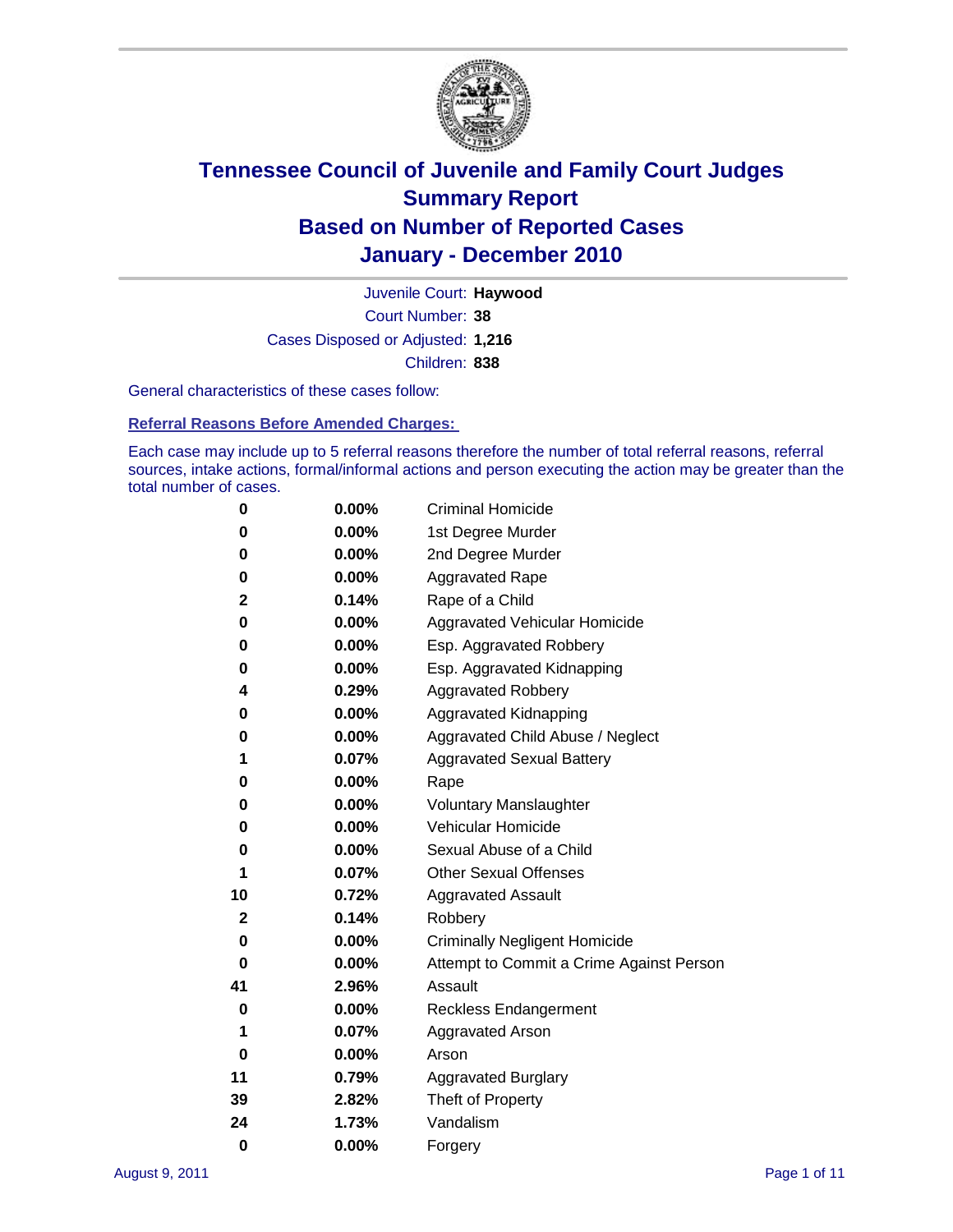

Court Number: **38** Juvenile Court: **Haywood** Cases Disposed or Adjusted: **1,216** Children: **838**

#### **Referral Reasons Before Amended Charges:**

Each case may include up to 5 referral reasons therefore the number of total referral reasons, referral sources, intake actions, formal/informal actions and person executing the action may be greater than the total number of cases.

| 0  | 0.00% | <b>Worthless Checks</b>                                     |  |  |  |
|----|-------|-------------------------------------------------------------|--|--|--|
| 1  | 0.07% | Illegal Possession / Fraudulent Use of Credit / Debit Cards |  |  |  |
| 8  | 0.58% | <b>Burglary</b>                                             |  |  |  |
| 5  | 0.36% | Unauthorized Use of a Vehicle                               |  |  |  |
| 0  | 0.00% | <b>Cruelty to Animals</b>                                   |  |  |  |
| 0  | 0.00% | Sale of Controlled Substances                               |  |  |  |
| 3  | 0.22% | <b>Other Drug Offenses</b>                                  |  |  |  |
| 12 | 0.87% | Possession of Controlled Substances                         |  |  |  |
| 0  | 0.00% | <b>Criminal Attempt</b>                                     |  |  |  |
| 0  | 0.00% | Carrying Weapons on School Property                         |  |  |  |
| 6  | 0.43% | Unlawful Carrying / Possession of a Weapon                  |  |  |  |
| 4  | 0.29% | <b>Evading Arrest</b>                                       |  |  |  |
| 0  | 0.00% | Escape                                                      |  |  |  |
| 0  | 0.00% | Driving Under Influence (DUI)                               |  |  |  |
| 0  | 0.00% | Possession / Consumption of Alcohol                         |  |  |  |
| 4  | 0.29% | Resisting Stop, Frisk, Halt, Arrest or Search               |  |  |  |
| 0  | 0.00% | <b>Aggravated Criminal Trespass</b>                         |  |  |  |
| 0  | 0.00% | Harassment                                                  |  |  |  |
| 0  | 0.00% | Failure to Appear                                           |  |  |  |
| 0  | 0.00% | Filing a False Police Report                                |  |  |  |
| 0  | 0.00% | Criminal Impersonation                                      |  |  |  |
| 4  | 0.29% | <b>Disorderly Conduct</b>                                   |  |  |  |
| 6  | 0.43% | <b>Criminal Trespass</b>                                    |  |  |  |
| 0  | 0.00% | <b>Public Intoxication</b>                                  |  |  |  |
| 1  | 0.07% | Gambling                                                    |  |  |  |
| 6  | 0.43% | <b>Traffic</b>                                              |  |  |  |
| 0  | 0.00% | <b>Local Ordinances</b>                                     |  |  |  |
| 4  | 0.29% | Violation of Wildlife Regulations                           |  |  |  |
| 0  | 0.00% | Contempt of Court                                           |  |  |  |
| 29 | 2.10% | Violation of Probation                                      |  |  |  |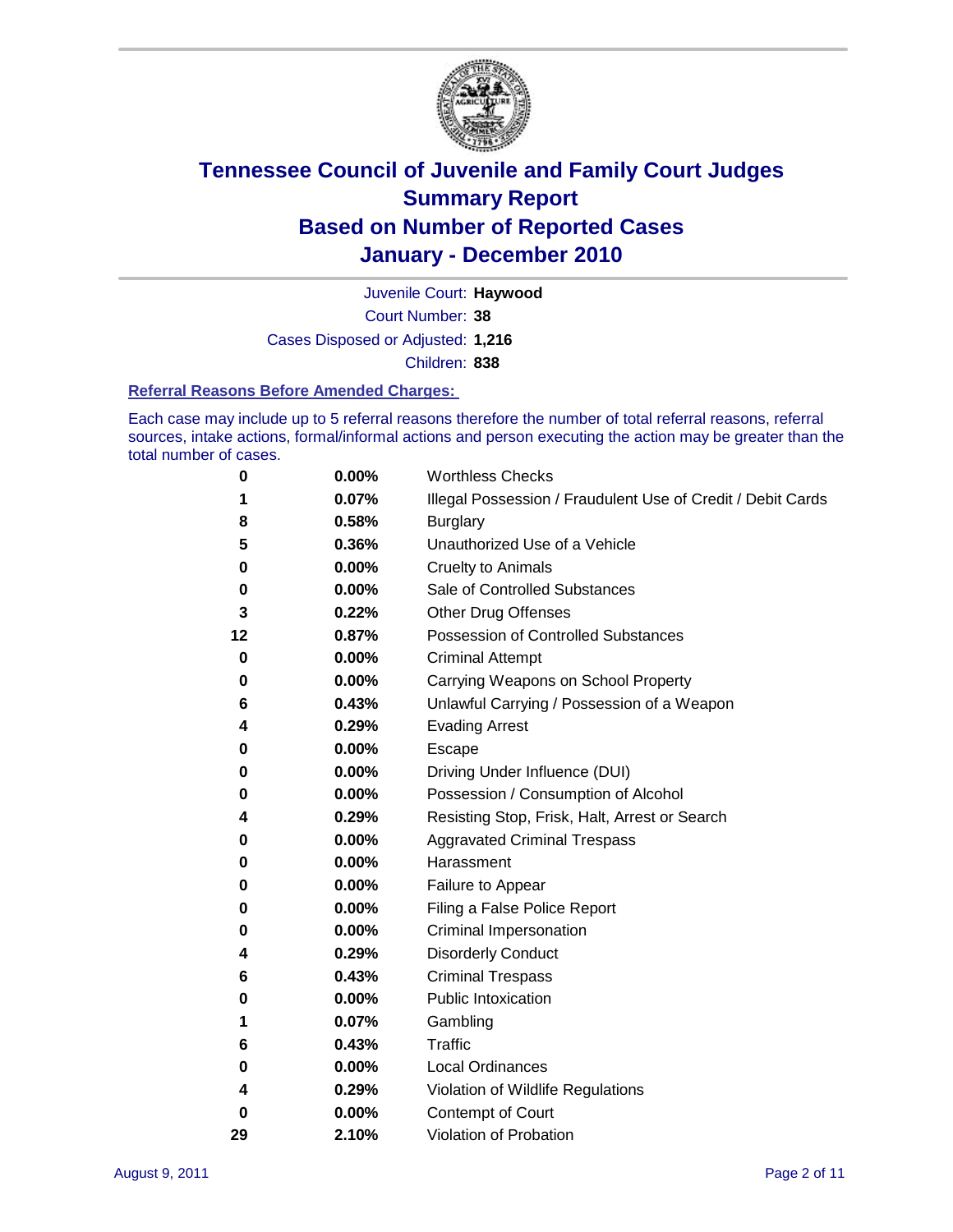

Court Number: **38** Juvenile Court: **Haywood** Cases Disposed or Adjusted: **1,216** Children: **838**

#### **Referral Reasons Before Amended Charges:**

Each case may include up to 5 referral reasons therefore the number of total referral reasons, referral sources, intake actions, formal/informal actions and person executing the action may be greater than the total number of cases.

| 1,384       | 100.00%        | <b>Total Referrals</b>                 |
|-------------|----------------|----------------------------------------|
| $\bf{0}$    | 0.00%          | Other                                  |
| 0           | 0.00%          | <b>Consent to Marry</b>                |
| 0           | 0.00%          | <b>Request for Medical Treatment</b>   |
| 972         | 70.23%         | <b>Child Support</b>                   |
| 70          | 5.06%          | Paternity / Legitimation               |
| 2           | 0.14%          | Visitation                             |
| 5           | 0.36%          | Custody                                |
| 0           | 0.00%          | <b>Foster Care Review</b>              |
| 0           | $0.00\%$       | <b>Administrative Review</b>           |
| 1           | 0.07%          | <b>Judicial Review</b>                 |
| 0           | 0.00%          | Violation of Informal Adjustment       |
| 0           | 0.00%          | <b>Violation of Pretrial Diversion</b> |
| 0           | 0.00%          | <b>Termination of Parental Rights</b>  |
| 86          | 6.21%          | Dependency / Neglect                   |
| $\bf{0}$    | 0.00%          | <b>Physically Abused Child</b>         |
| 0           | 0.00%          | Sexually Abused Child                  |
| 5           | 0.36%          | <b>Violation of Curfew</b>             |
| 0           | $0.00\%$       | Violation of a Valid Court Order       |
| 0           | 0.00%          | Possession of Tobacco Products         |
| 0           | $0.00\%$       | Out-of-State Runaway                   |
| 3<br>0      | 0.22%<br>0.00% | Truancy<br>In-State Runaway            |
| 9           | 0.65%          | Unruly Behavior                        |
| $\mathbf 2$ | 0.14%          | Violation of Aftercare                 |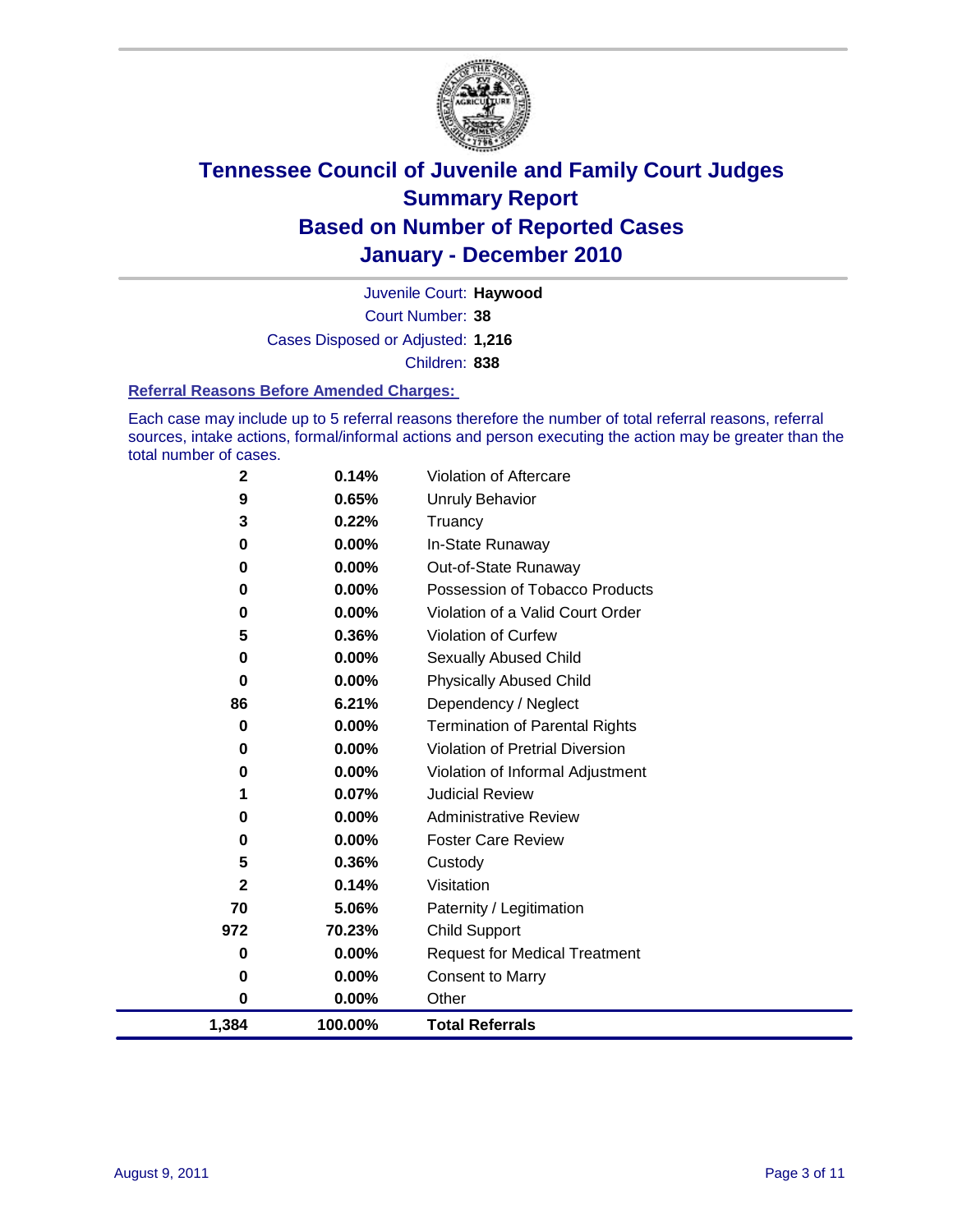

|                            |                                   | Juvenile Court: Haywood           |  |  |  |
|----------------------------|-----------------------------------|-----------------------------------|--|--|--|
|                            | Court Number: 38                  |                                   |  |  |  |
|                            | Cases Disposed or Adjusted: 1,216 |                                   |  |  |  |
|                            |                                   | Children: 838                     |  |  |  |
| <b>Referral Sources: 1</b> |                                   |                                   |  |  |  |
| 155                        | 11.20%                            | Law Enforcement                   |  |  |  |
| 16                         | 1.16%                             | Parents                           |  |  |  |
| $\mathbf{2}$               | 0.14%                             | <b>Relatives</b>                  |  |  |  |
| 0                          | $0.00\%$                          | Self                              |  |  |  |
| 3                          | 0.22%                             | School                            |  |  |  |
| 0                          | $0.00\%$                          | <b>CSA</b>                        |  |  |  |
| 89                         | 6.43%                             | <b>DCS</b>                        |  |  |  |
| 4                          | 0.29%                             | <b>Other State Department</b>     |  |  |  |
| 1,038                      | 75.00%                            | <b>District Attorney's Office</b> |  |  |  |
| 25                         | 1.81%                             | <b>Court Staff</b>                |  |  |  |
| 1                          | $0.07\%$                          | Social Agency                     |  |  |  |
| 4                          | 0.29%                             | <b>Other Court</b>                |  |  |  |
| 45                         | 3.25%                             | Victim                            |  |  |  |
| 0                          | 0.00%                             | Child & Parent                    |  |  |  |
| 0                          | 0.00%                             | Hospital                          |  |  |  |

# **1,384 100.00% Total Referral Sources**

 **0.00%** Unknown **0.14%** Other

### **Age of Child at Referral: 2**

|     |        | Unknown            |
|-----|--------|--------------------|
| 46  | 5.49%  | Ages 19 and Over   |
| 80  | 9.55%  | Ages 17 through 18 |
| 116 | 13.84% | Ages 15 through 16 |
| 95  | 11.34% | Ages 13 through 14 |
| 60  | 7.16%  | Ages 11 through 12 |
| 441 | 52.63% | Ages 10 and Under  |
|     |        | 0.00%<br>$\bf{0}$  |

<sup>1</sup> If different than number of Referral Reasons (1384), verify accuracy of your court's data.

<sup>2</sup> One child could be counted in multiple categories, verify accuracy of your court's data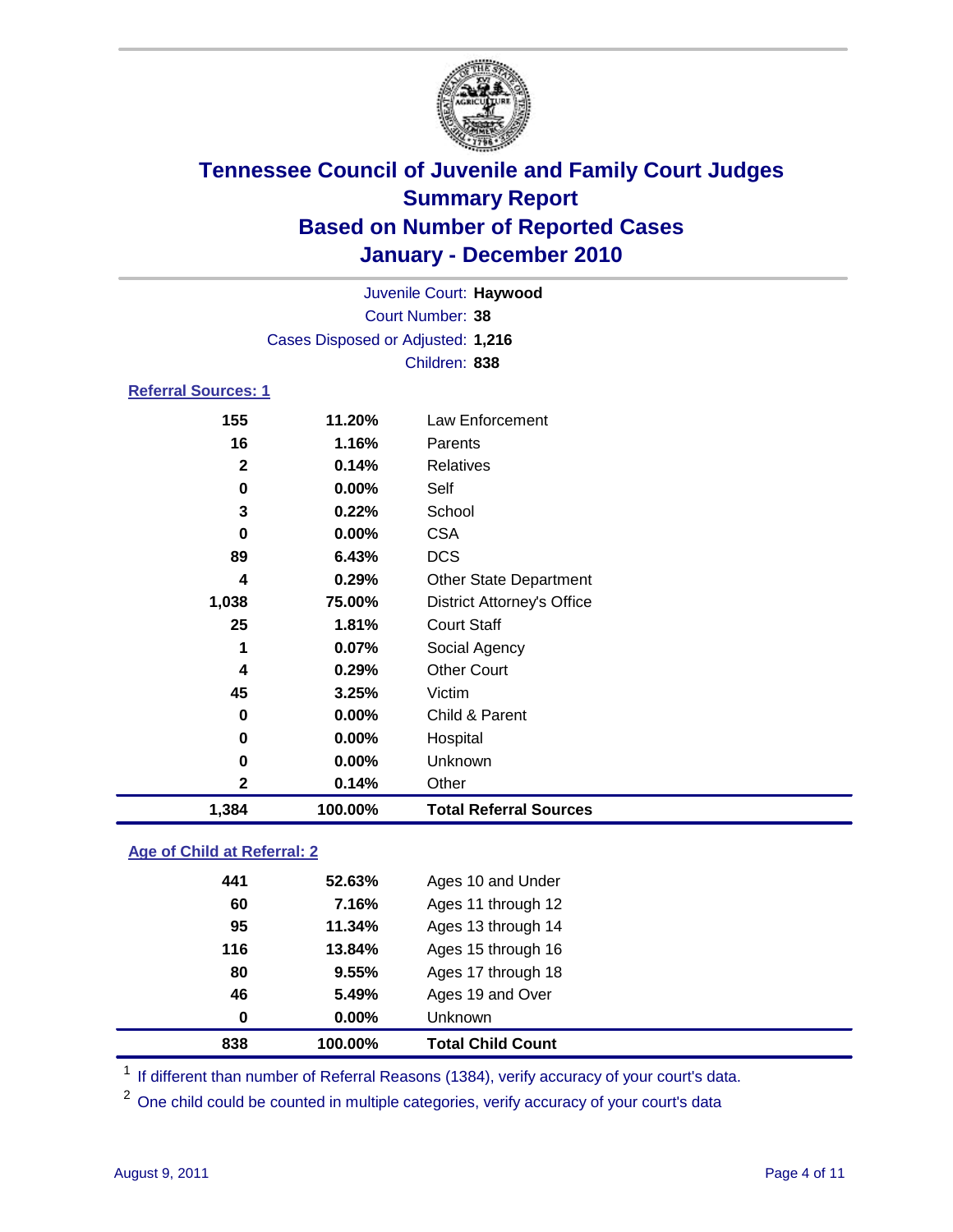

| Juvenile Court: Haywood                 |                                   |                          |  |  |
|-----------------------------------------|-----------------------------------|--------------------------|--|--|
|                                         | Court Number: 38                  |                          |  |  |
|                                         | Cases Disposed or Adjusted: 1,216 |                          |  |  |
|                                         |                                   | Children: 838            |  |  |
| Sex of Child: 1                         |                                   |                          |  |  |
| 426                                     | 50.84%                            | Male                     |  |  |
| 412                                     | 49.16%                            | Female                   |  |  |
| $\bf{0}$                                | 0.00%                             | Unknown                  |  |  |
| 838                                     | 100.00%                           | <b>Total Child Count</b> |  |  |
| Race of Child: 1                        |                                   |                          |  |  |
| 158                                     | 18.85%                            | White                    |  |  |
| 660                                     | 78.76%                            | African American         |  |  |
| 1                                       | 0.12%                             | <b>Native American</b>   |  |  |
| $\mathbf 0$                             | 0.00%                             | Asian                    |  |  |
| 18                                      | 2.15%                             | Mixed                    |  |  |
| 1                                       | 0.12%                             | Unknown                  |  |  |
| 838                                     | 100.00%                           | <b>Total Child Count</b> |  |  |
| <b>Hispanic Origin: 1</b>               |                                   |                          |  |  |
| 4                                       | 0.48%                             | Yes                      |  |  |
| 834                                     | 99.52%                            | <b>No</b>                |  |  |
| $\mathbf 0$                             | 0.00%                             | Unknown                  |  |  |
| 838                                     | 100.00%                           | <b>Total Child Count</b> |  |  |
| <b>School Enrollment of Children: 1</b> |                                   |                          |  |  |
| 535                                     | 63.84%                            | Yes                      |  |  |
| 301                                     | 35.92%                            | No                       |  |  |
| $\overline{\mathbf{2}}$                 | 0.24%                             | Unknown                  |  |  |
| 838                                     | 100.00%                           | <b>Total Child Count</b> |  |  |

One child could be counted in multiple categories, verify accuracy of your court's data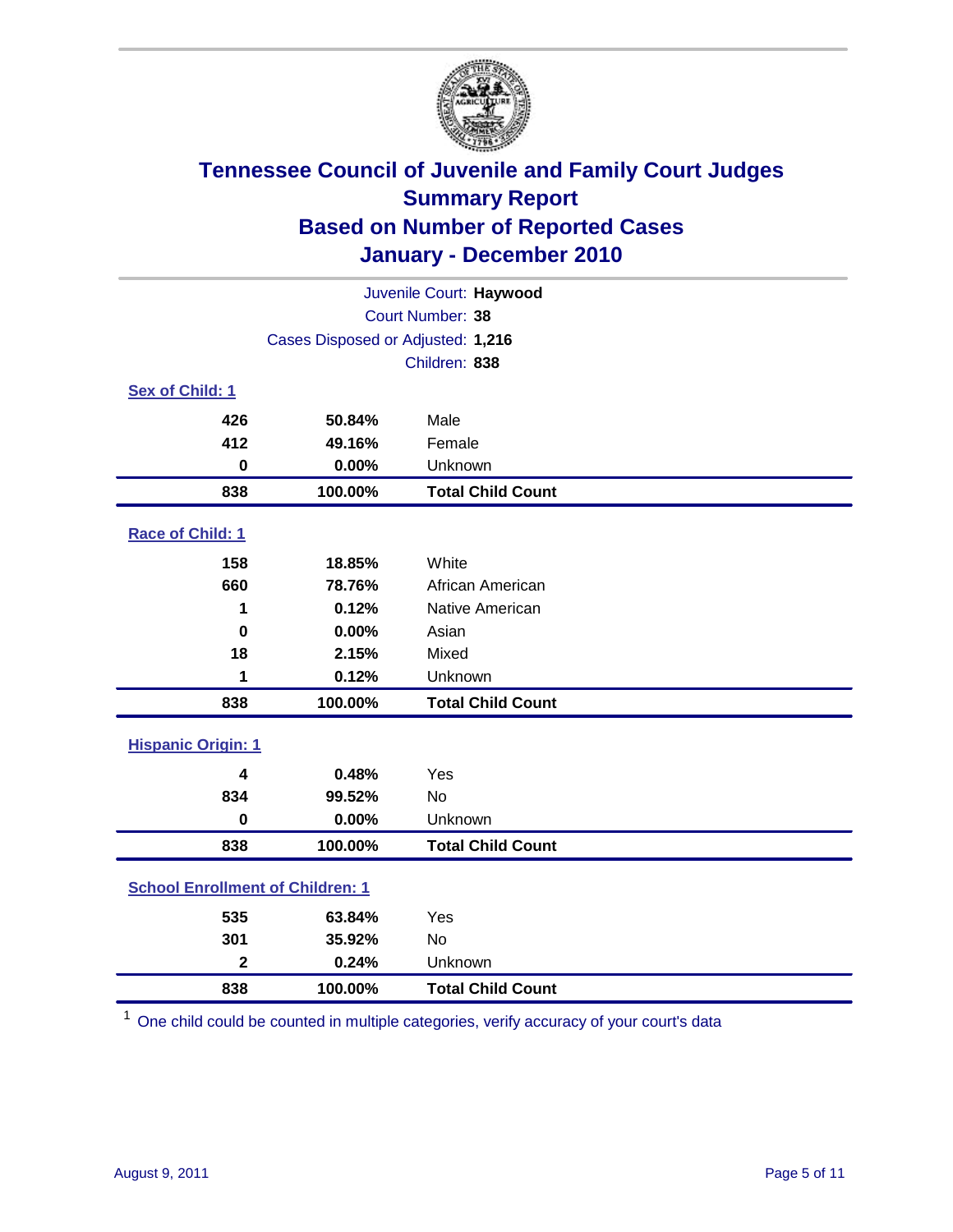

Court Number: **38** Juvenile Court: **Haywood** Cases Disposed or Adjusted: **1,216** Children: **838**

#### **Living Arrangement of Child at Time of Referral: 1**

| 838          | 100.00%  | <b>Total Child Count</b>     |
|--------------|----------|------------------------------|
| 0            | 0.00%    | Other                        |
| 0            | $0.00\%$ | Unknown                      |
| 54           | 6.44%    | Independent                  |
| 0            | $0.00\%$ | In an Institution            |
| 8            | 0.95%    | In a Residential Center      |
| 5            | 0.60%    | In a Group Home              |
| 20           | 2.39%    | With Foster Family           |
| $\mathbf{2}$ | 0.24%    | With Adoptive Parents        |
| 136          | 16.23%   | <b>With Relatives</b>        |
| 21           | 2.51%    | With Father                  |
| 566          | 67.54%   | With Mother                  |
| $\mathbf{2}$ | 0.24%    | With Mother and Stepfather   |
| 9            | 1.07%    | With Father and Stepmother   |
| 15           | 1.79%    | With Both Biological Parents |
|              |          |                              |

#### **Type of Detention: 2**

| 1.216    | 100.00%  | <b>Total Detention Count</b> |
|----------|----------|------------------------------|
| $\bf{0}$ | $0.00\%$ | Other                        |
| 1,207    | 99.26%   | Does Not Apply               |
| 0        | $0.00\%$ | <b>Unknown</b>               |
| 0        | $0.00\%$ | Psychiatric Hospital         |
| 0        | 0.00%    | Jail - No Separation         |
| 1        | 0.08%    | Jail - Partial Separation    |
| 0        | 0.00%    | Jail - Complete Separation   |
| 8        | 0.66%    | Juvenile Detention Facility  |
| 0        | $0.00\%$ | Non-Secure Placement         |
|          |          |                              |

<sup>1</sup> One child could be counted in multiple categories, verify accuracy of your court's data

<sup>2</sup> If different than number of Cases (1216) verify accuracy of your court's data.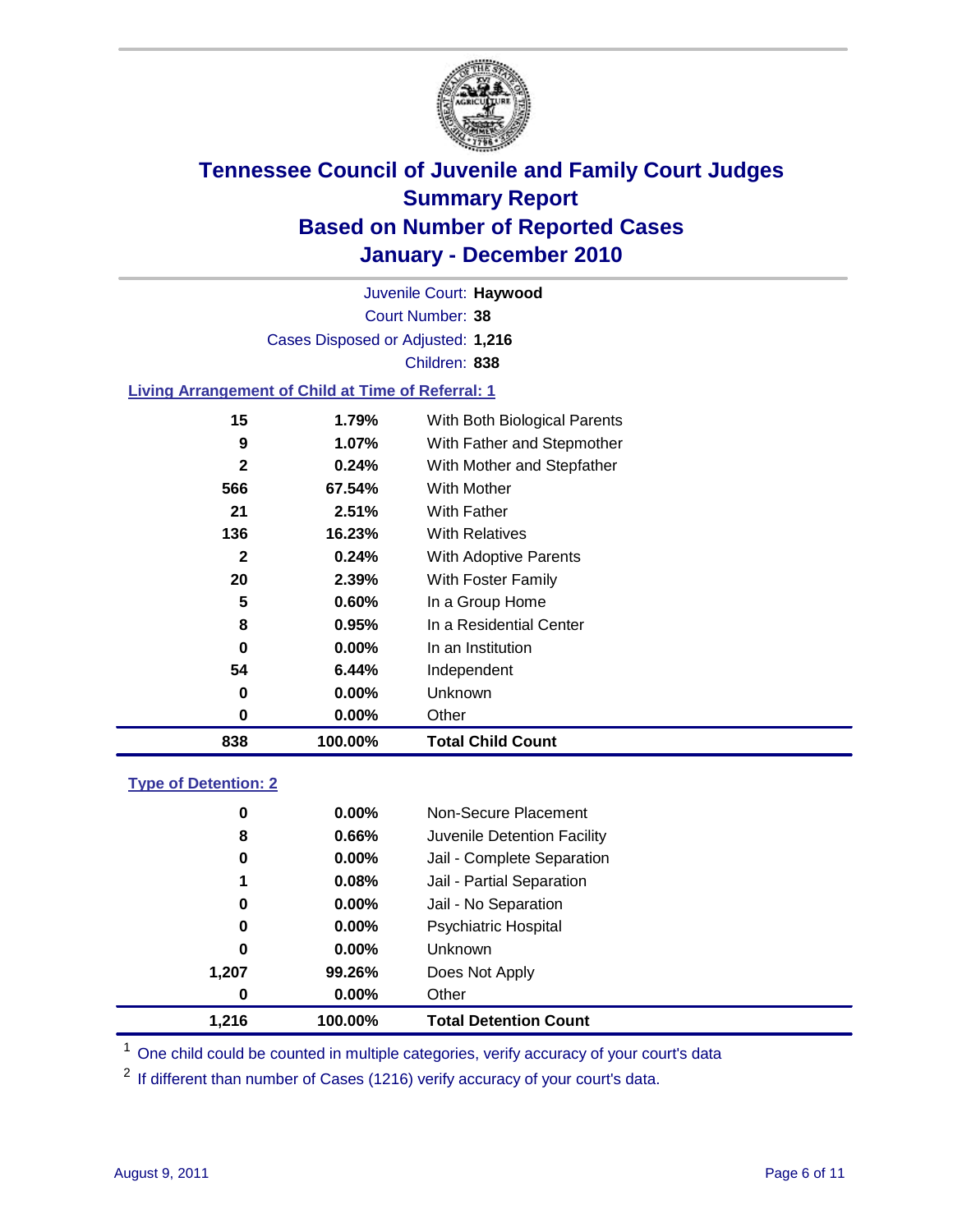

|                                                    | Juvenile Court: Haywood           |                                      |  |  |  |
|----------------------------------------------------|-----------------------------------|--------------------------------------|--|--|--|
|                                                    | Court Number: 38                  |                                      |  |  |  |
|                                                    | Cases Disposed or Adjusted: 1,216 |                                      |  |  |  |
|                                                    | Children: 838                     |                                      |  |  |  |
| <b>Placement After Secure Detention Hearing: 1</b> |                                   |                                      |  |  |  |
| 1                                                  | 0.08%                             | Returned to Prior Living Arrangement |  |  |  |
| $\mathbf 2$                                        | 0.16%                             | Juvenile Detention Facility          |  |  |  |
| 3                                                  | 0.25%                             | Jail                                 |  |  |  |
| $\mathbf{2}$                                       | 0.16%                             | Shelter / Group Home                 |  |  |  |
| 0                                                  | 0.00%                             | <b>Foster Family Home</b>            |  |  |  |
| 0                                                  | 0.00%                             | Psychiatric Hospital                 |  |  |  |
| 0                                                  | 0.00%                             | Unknown                              |  |  |  |
| 1,208                                              | 99.34%                            | Does Not Apply                       |  |  |  |
| 0                                                  | 0.00%                             | Other                                |  |  |  |
| 1,216                                              | 100.00%                           | <b>Total Placement Count</b>         |  |  |  |
|                                                    |                                   |                                      |  |  |  |
| <b>Intake Actions: 2</b>                           |                                   |                                      |  |  |  |
| 1,317                                              | 95.16%                            | <b>Petition Filed</b>                |  |  |  |
| 61                                                 | 4.41%                             | <b>Motion Filed</b>                  |  |  |  |
| 6                                                  | 0.43%                             | <b>Citation Processed</b>            |  |  |  |
| 0                                                  | 0.00%                             | Notification of Paternity Processed  |  |  |  |
| 0                                                  | 0.00%                             | Scheduling of Judicial Review        |  |  |  |
| 0                                                  | 0.00%                             | Scheduling of Administrative Review  |  |  |  |
| 0                                                  | 0.00%                             | Scheduling of Foster Care Review     |  |  |  |
| 0                                                  | 0.00%                             | Unknown                              |  |  |  |
| 0                                                  | 0.00%                             | Does Not Apply                       |  |  |  |
| 0                                                  | 0.00%                             | Other                                |  |  |  |
| 1,384                                              | 100.00%                           | <b>Total Intake Count</b>            |  |  |  |

<sup>1</sup> If different than number of Cases (1216) verify accuracy of your court's data.

<sup>2</sup> If different than number of Referral Reasons (1384), verify accuracy of your court's data.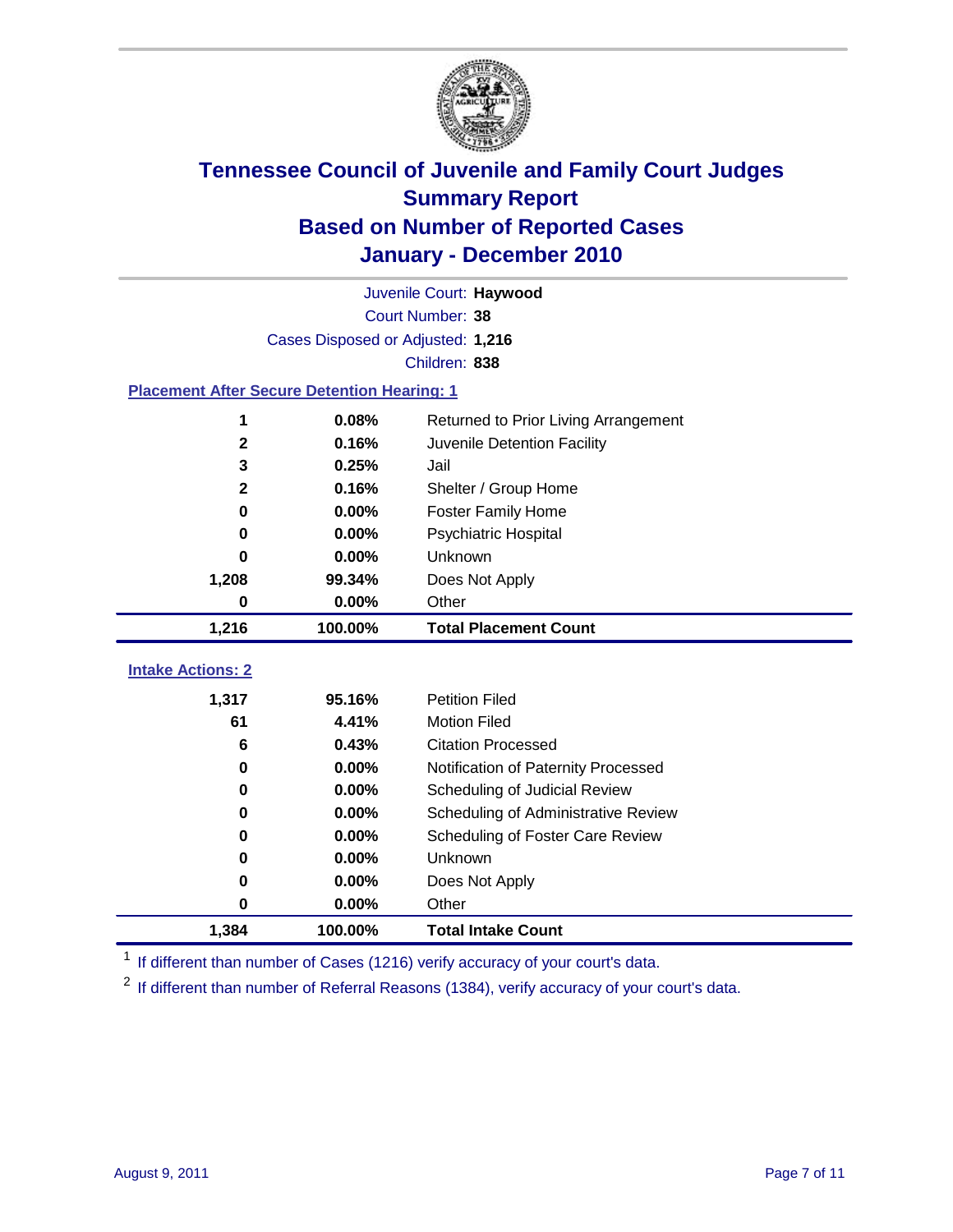

Court Number: **38** Juvenile Court: **Haywood** Cases Disposed or Adjusted: **1,216** Children: **838**

#### **Last Grade Completed by Child: 1**

| 240                                     | 28.64%  | Too Young for School     |  |
|-----------------------------------------|---------|--------------------------|--|
| 34                                      | 4.06%   | Preschool                |  |
| 36                                      | 4.30%   | Kindergarten             |  |
| 26                                      | 3.10%   | 1st Grade                |  |
| 29                                      | 3.46%   | 2nd Grade                |  |
| 44                                      | 5.25%   | 3rd Grade                |  |
| 27                                      | 3.22%   | 4th Grade                |  |
| 35                                      | 4.18%   | 5th Grade                |  |
| 31                                      | 3.70%   | 6th Grade                |  |
| 63                                      | 7.52%   | 7th Grade                |  |
| 60                                      | 7.16%   | 8th Grade                |  |
| 63                                      | 7.52%   | 9th Grade                |  |
| 46                                      | 5.49%   | 10th Grade               |  |
| 38                                      | 4.53%   | 11th Grade               |  |
| 61                                      | 7.28%   | 12th Grade               |  |
| 0                                       | 0.00%   | Non-Graded Special Ed    |  |
| 1                                       | 0.12%   | <b>GED</b>               |  |
| 0                                       | 0.00%   | Graduated                |  |
| 0                                       | 0.00%   | Never Attended School    |  |
| 4                                       | 0.48%   | Unknown                  |  |
| 0                                       | 0.00%   | Other                    |  |
| 838                                     | 100.00% | <b>Total Child Count</b> |  |
| <b>Enrolled in Special Education: 1</b> |         |                          |  |

| 838            | 100.00% | <b>Total Child Count</b> |  |
|----------------|---------|--------------------------|--|
| $\overline{2}$ | 0.24%   | Unknown                  |  |
| 819            | 97.73%  | No                       |  |
| 17             | 2.03%   | Yes                      |  |
|                |         |                          |  |

One child could be counted in multiple categories, verify accuracy of your court's data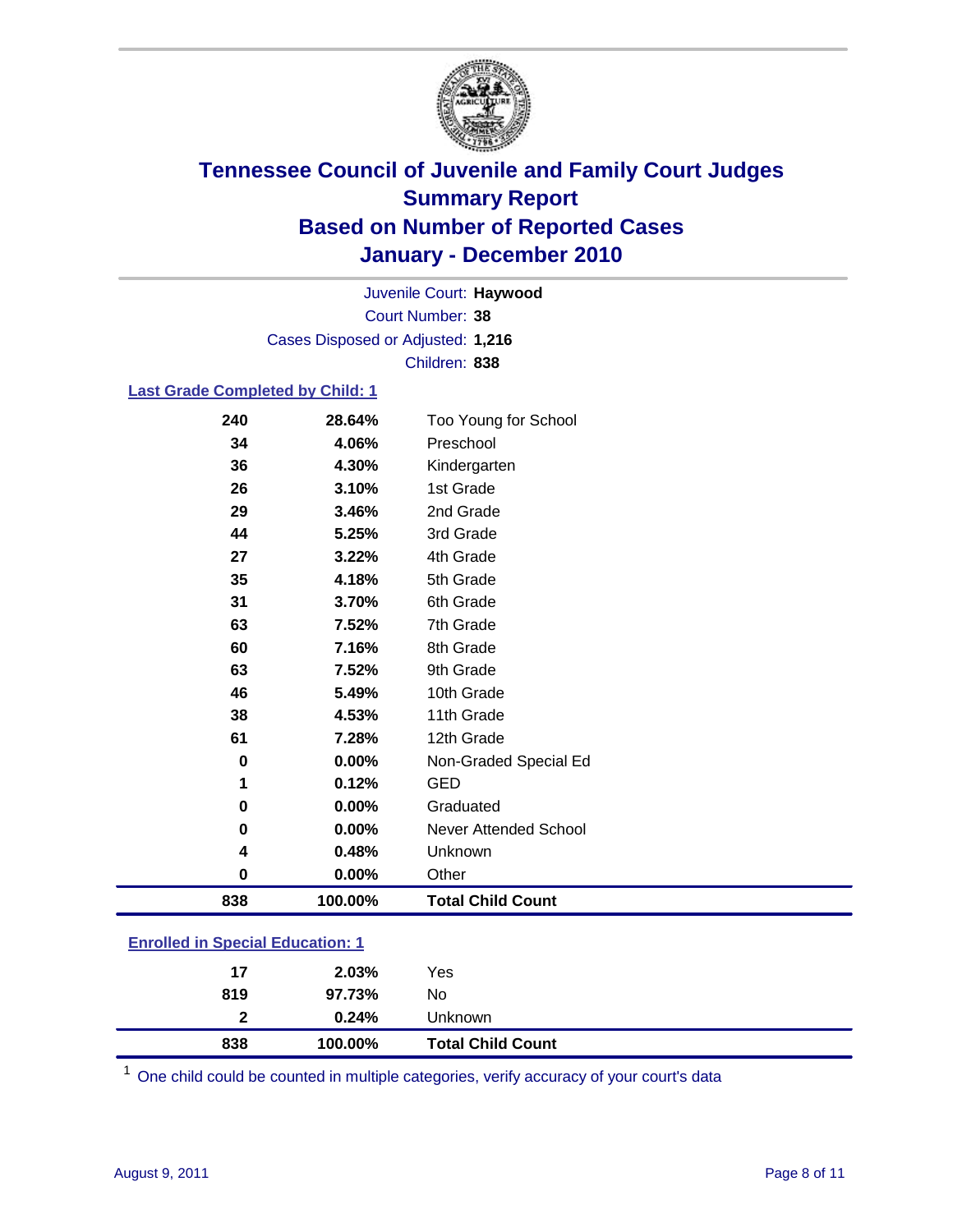

|       |                                   | Juvenile Court: Haywood   |  |  |  |
|-------|-----------------------------------|---------------------------|--|--|--|
|       |                                   | Court Number: 38          |  |  |  |
|       | Cases Disposed or Adjusted: 1,216 |                           |  |  |  |
|       |                                   | Children: 838             |  |  |  |
|       | <b>Action Executed By: 1</b>      |                           |  |  |  |
| 1,383 | 99.93%                            | Judge                     |  |  |  |
| 1     | 0.07%                             | Magistrate                |  |  |  |
| 0     | $0.00\%$                          | <b>YSO</b>                |  |  |  |
| 0     | $0.00\%$                          | Other                     |  |  |  |
| 0     | 0.00%                             | Unknown                   |  |  |  |
| 1,384 | 100.00%                           | <b>Total Action Count</b> |  |  |  |

### **Formal / Informal Actions: 1**

| 21    | 1.52%    | Dismissed                                        |
|-------|----------|--------------------------------------------------|
| 7     | 0.51%    | Retired / Nolle Prosequi                         |
| 114   | 8.24%    | <b>Complaint Substantiated Delinquent</b>        |
| 13    | 0.94%    | <b>Complaint Substantiated Status Offender</b>   |
| 0     | $0.00\%$ | <b>Complaint Substantiated Dependent/Neglect</b> |
| 0     | $0.00\%$ | <b>Complaint Substantiated Abused</b>            |
| 0     | $0.00\%$ | <b>Complaint Substantiated Mentally III</b>      |
| 6     | 0.43%    | Informal Adjustment                              |
| 0     | $0.00\%$ | <b>Pretrial Diversion</b>                        |
| 10    | 0.72%    | <b>Transfer to Adult Court Hearing</b>           |
| 0     | $0.00\%$ | Charges Cleared by Transfer to Adult Court       |
| 1,136 | 82.08%   | Special Proceeding                               |
| 0     | $0.00\%$ | <b>Review Concluded</b>                          |
| 77    | 5.56%    | Case Held Open                                   |
| 0     | $0.00\%$ | Other                                            |
| 0     | $0.00\%$ | <b>Unknown</b>                                   |
| 1,384 | 100.00%  | <b>Total Action Count</b>                        |

<sup>1</sup> If different than number of Referral Reasons (1384), verify accuracy of your court's data.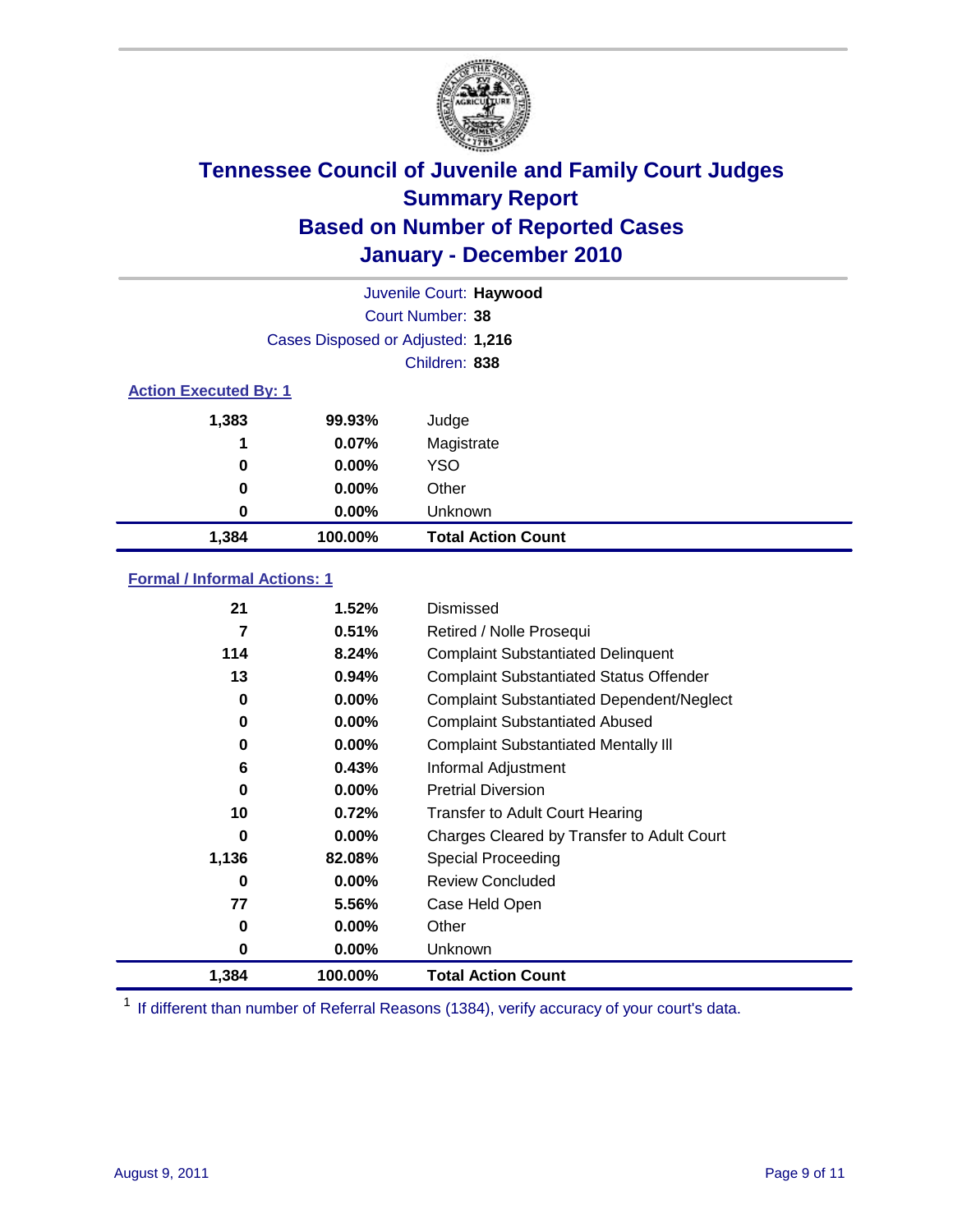

|                       |                                   | Juvenile Court: Haywood                               |
|-----------------------|-----------------------------------|-------------------------------------------------------|
|                       |                                   | Court Number: 38                                      |
|                       | Cases Disposed or Adjusted: 1,216 |                                                       |
|                       |                                   | Children: 838                                         |
| <b>Case Outcomes:</b> |                                   | There can be multiple outcomes for one child or case. |
| 88                    | 6.10%                             | <b>Case Dismissed</b>                                 |
| 66                    | 4.57%                             | Case Retired or Nolle Prosequi                        |
| 1                     | 0.07%                             | Warned / Counseled                                    |
| 629                   | 43.59%                            | <b>Held Open For Review</b>                           |
| 22                    | 1.52%                             | Supervision / Probation to Juvenile Court             |
| 0                     | 0.00%                             | <b>Probation to Parents</b>                           |
| 1                     | 0.07%                             | Referral to Another Entity for Supervision / Service  |
| 3                     | 0.21%                             | Referred for Mental Health Counseling                 |
| 0                     | 0.00%                             | Referred for Alcohol and Drug Counseling              |
| 0                     | 0.00%                             | <b>Referred to Alternative School</b>                 |
| 0                     | 0.00%                             | Referred to Private Child Agency                      |
| 0                     | 0.00%                             | Referred to Defensive Driving School                  |
| 0                     | 0.00%                             | Referred to Alcohol Safety School                     |
| 1                     | 0.07%                             | Referred to Juvenile Court Education-Based Program    |
| 0                     | 0.00%                             | Driver's License Held Informally                      |
| 0                     | 0.00%                             | <b>Voluntary Placement with DMHMR</b>                 |
| 8                     | 0.55%                             | <b>Private Mental Health Placement</b>                |
| 0                     | 0.00%                             | <b>Private MR Placement</b>                           |
| 0                     | 0.00%                             | Placement with City/County Agency/Facility            |
| 0                     | $0.00\%$                          | Placement with Relative / Other Individual            |
| 67                    | 4.64%                             | Fine                                                  |
| 1                     | 0.07%                             | <b>Public Service</b>                                 |
| 7                     | 0.49%                             | Restitution                                           |
| 0                     | 0.00%                             | <b>Runaway Returned</b>                               |
| 0                     | 0.00%                             | No Contact Order                                      |
| 0                     | $0.00\%$                          | Injunction Other than No Contact Order                |
| 0                     | 0.00%                             | <b>House Arrest</b>                                   |
| 0                     | 0.00%                             | <b>Court Defined Curfew</b>                           |
| 0                     | 0.00%                             | Dismissed from Informal Adjustment                    |
| 0                     | 0.00%                             | <b>Dismissed from Pretrial Diversion</b>              |
| 0                     | 0.00%                             | Released from Probation                               |
| 3                     | 0.21%                             | <b>Transferred to Adult Court</b>                     |
| 0                     | $0.00\%$                          | <b>DMHMR Involuntary Commitment</b>                   |